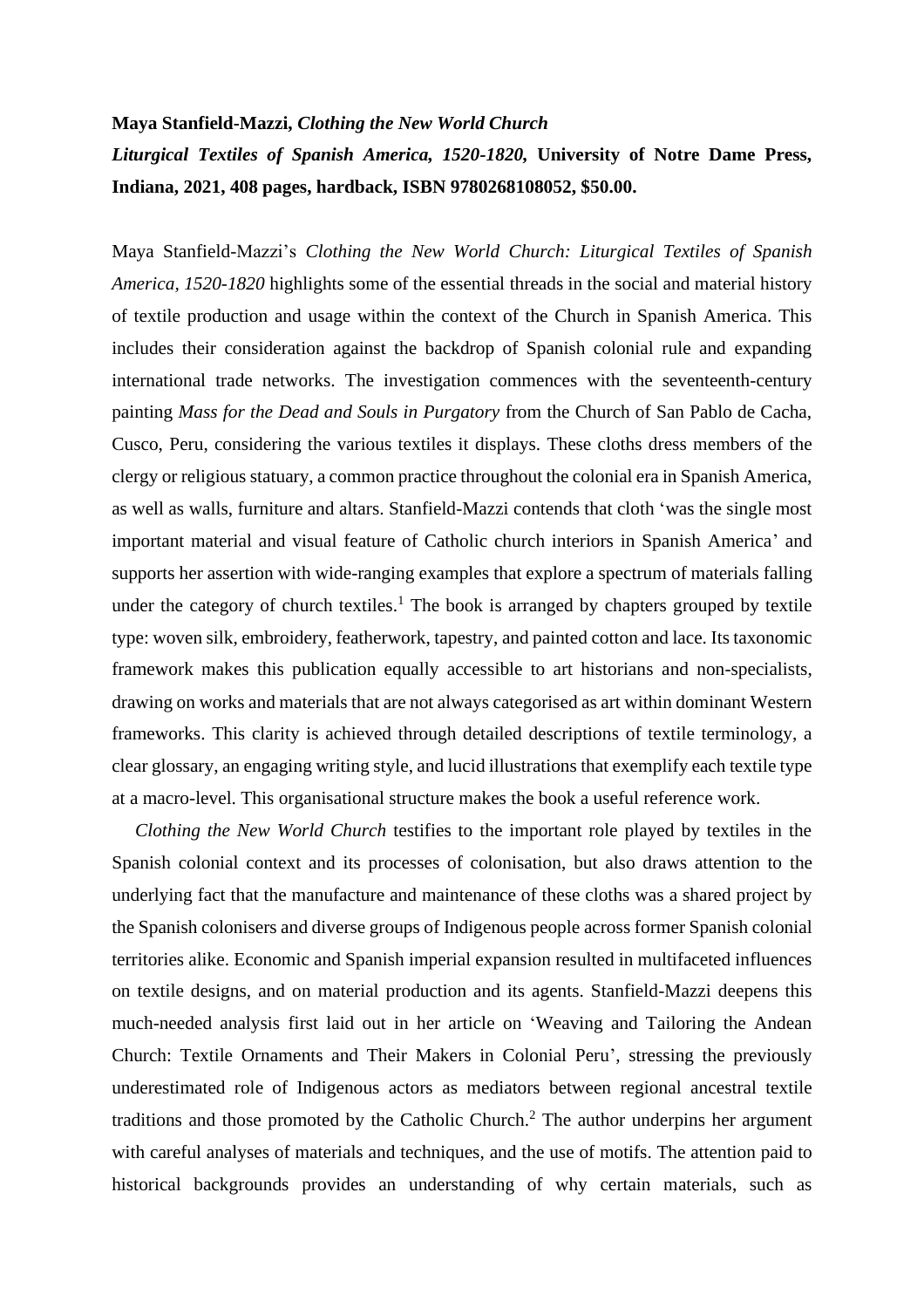featherwork, were used and developed in the production of Church textiles in terms of their physicality and materiality. Through this, the development of individual motifs is explored, and how these transformed under the cultural influences of native cultures mixing with those of European origin.

 Today, many church interiors lack colonial-period textiles, with most of those textiles currently housed in textile collections, anthropological museums and art museums, such as the Pedro de Osma Museum and the Museo de Arte de Lima, both Lima, Peru, the Museo Franz Mayer, Mexico City and the Victoria and Albert Museum, London, UK. As a result, *Clothing the New World Church* draws on a wide range of textile, textual and diverse pictorial resources from collections in Mexico, Peru, Argentina, Europe and the United States, including private collections. Textiles operate on the boundaries of systems of Western categorisations in the museum sphere in resisting a clear-cut definition as craft versus art, and their makers as artisans versus artists. These prevailing categorisations – and their impact on textiles – complicate archival practices and access to the material at hand, as they are dispersed across many repositories. Stanfield-Mazzi circumvents the question of classification, arguing that the discussion postdates the period of her study. This allows for a multi-media approach avoiding hierarchical views of both the materials and their makers. It is commendable to facilitate subject engagement without reinforcing existing disciplinary boundaries, an approach that still needs to be more widely adapted by academic writers as a practical reaction to topical theoretical discussions. Written records, church inventories and account books are used alongside extant textile fragments and pictorial sources in an effort to reconstruct church collections and the use and ideological relevance of individual pieces. These include now lost textiles and surviving vestments such as intricate chasubles (a sleeveless outer vestment restricted to the sacrament of Mass and worn by its officiating priest), mantles, and processional tunics.

 The incorporation of a chapter on featherwork, despite the dearth of surviving liturgical textiles made with feathers, which were extremely delicate, shows the wide range of case studies presented. As a specialist in Andean colonial art, Stanfield-Mazzi focuses a large portion of her study on the territory of present-day Peru. That said, her exploration of featherwork that focuses on Mexico fits neatly within the wider framework of the publication. Featherwork is established in terms of its pre-Columbian Indigenous origins – especially in central Mexico, but also in the Andes and as practiced by the Tupinambá in Brazil – before assessing the technique used in several miters (a cylindrical liturgical headdress reserved for bishops, cardinals and popes) in the colonial period. The miters are of refined quality, undoubtedly some of the most intricate textile examples included in the book.